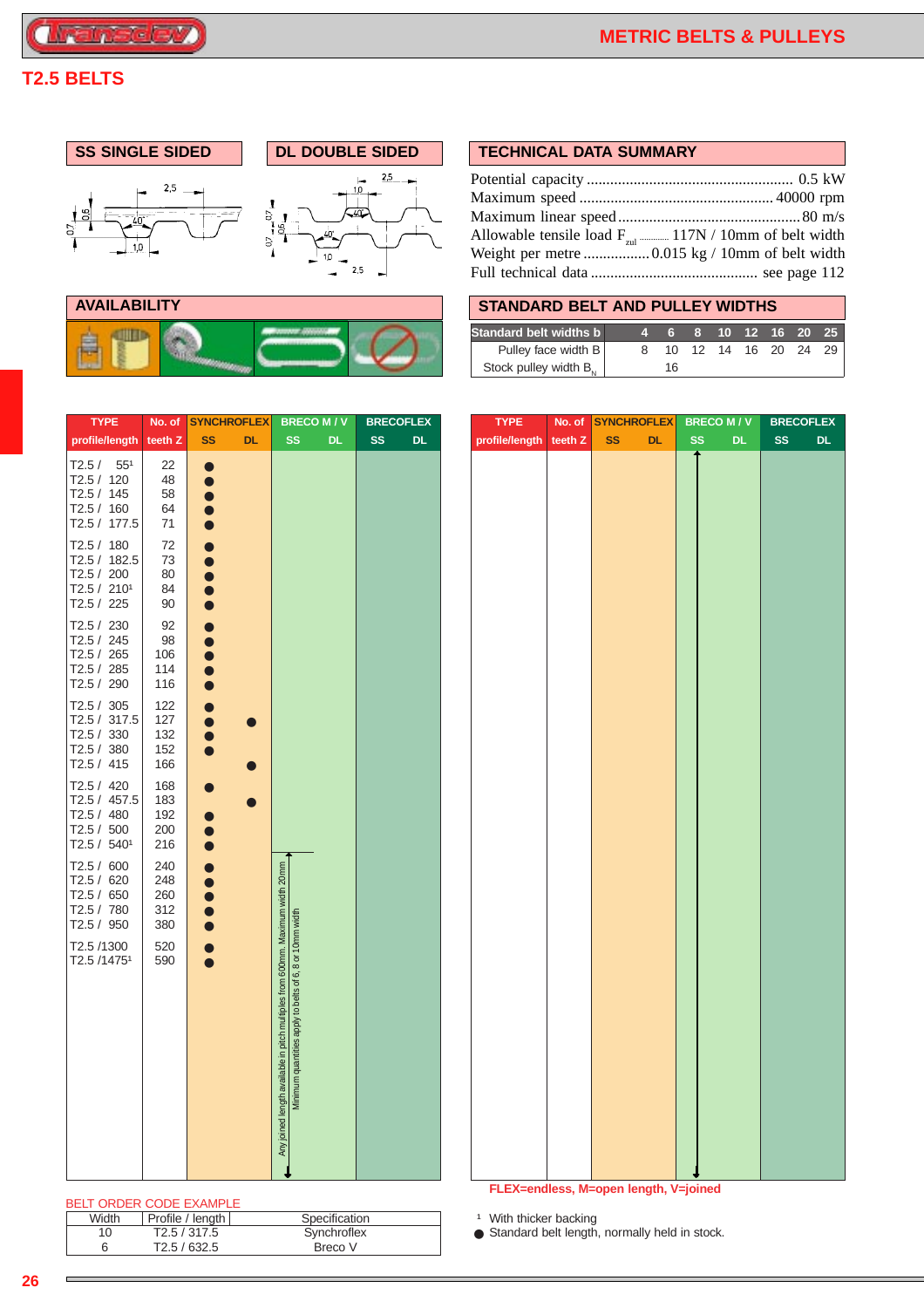

## **T2.5 PULLEYS**

|  |  | <b>PULLEY &amp; BAR DIMENSIONS</b> |  |
|--|--|------------------------------------|--|
|--|--|------------------------------------|--|



| Pulley width $B_{N}$                                         |     | Z, no.    | $d_{o}$        | $d_{\nu}$      | $d_{\rm B}^{\;\;\ast}$ | $d_{N}$         |                | bore size        | Pulley width B <sub>N</sub> |     | Z, no.           | $d_{o}$                            | $\mathbf{d}_{\mathbf{k}}$ | $d_{\rm B}^{\;\star}$ | $d_{N}$ | bore size            |
|--------------------------------------------------------------|-----|-----------|----------------|----------------|------------------------|-----------------|----------------|------------------|-----------------------------|-----|------------------|------------------------------------|---------------------------|-----------------------|---------|----------------------|
| 16                                                           |     | Bar teeth | (mm)           | (mm)           | $(mm)$ (mm)            |                 | $d_{v}$        | $d_{max}$        | 16                          |     | <b>Bar</b> teeth | (mm)                               | (mm)                      | (mm)                  | (mm)    | $d_{v}$<br>$d_{max}$ |
| $\bullet$                                                    | 50  | 10        | 7.96           | 7.45           | 10                     | 10              | 3              | $\mathbf{3}$     |                             |     | 59               | 46.95                              | 46.45                     | 50                    |         | 34                   |
|                                                              |     | 11        | 8.75           | 8.25           | 11                     |                 |                | 3                | $\bullet$                   | 160 | 60               | 47.75                              | 47.25                     | 51                    | 34      | 35<br>8              |
| $\bullet$                                                    | 50  | 12        | 9.55           | 9.00           | 12 <sub>2</sub>        | 12              | 3              | 3                |                             |     | 61               | 48.54                              | 48.04                     | 51                    |         | 36                   |
|                                                              |     | 13        | 10.35          | 9.80           | 13                     |                 |                | 3.5              |                             |     | 62               | 49.34                              | 48.84                     | 52                    |         | 37                   |
|                                                              | 50  | 14        | 11.14          | 10.60          | 14                     | 14              | 3              | $\overline{4}$   |                             |     | 63               | 50.13                              | 49.63                     | 53                    |         | 37                   |
|                                                              | 50  | 15        | 11.94          | 11.40          | 15                     | 15              | 3              | $\sqrt{5}$       |                             |     | 64               | 50.93                              | 50.43                     | 54                    |         | 37                   |
|                                                              | 50  | 16        | 12.73          | 12.20          | 16                     | 16              | $\overline{4}$ | $\boldsymbol{6}$ |                             | 160 | 65               | 51.73                              | 51.23                     | 55                    |         | 38                   |
|                                                              | 50  | 17        | 13.53          | 13.00          | 16                     |                 |                | $\overline{7}$   |                             |     | 66               | 52.52                              | 52.02                     | 55                    |         | 38                   |
|                                                              | 50  | 18        | 14.32          | 13.80          | 17                     | 10              | $\overline{4}$ | $\overline{7}$   |                             |     | 67               | 53.32                              | 52.82                     | 56                    |         | 39                   |
|                                                              | 90  | 19        | 15.12          | 14.60          | 18                     | 10              | $\overline{4}$ | 8                |                             |     | 68               | 54.11                              | 53.61                     | 57                    |         | 39                   |
|                                                              |     |           |                |                |                        |                 |                |                  |                             |     |                  |                                    |                           |                       |         |                      |
|                                                              | 90  | 20        | 15.92          | 15.40          | 19                     | 12 <sup>†</sup> | $\overline{4}$ | 9                |                             |     | 69               | 54.91                              | 54.41                     | 58                    |         | 40                   |
|                                                              | 90  | 21        | 16.71          | 16.20          | 20                     |                 |                | 10               |                             | 160 | 70               | 55.70                              | 55.20                     | 59                    |         | 41                   |
|                                                              | 125 | 22<br>23  | 17.51<br>18.30 | 17.00<br>17.80 | 20<br>21               | $14^{+}$        | $\overline{4}$ | 10<br>11         |                             | 160 | 71<br>72         | 56.50<br>57.30                     | 56.00<br>56.80            | 59<br>60              |         | 42<br>42             |
|                                                              | 125 | 24        | 19.10          | 18.55          | 22                     | 14              | $\overline{4}$ | 11               |                             |     | 73               | 58.09                              | 57.59                     | 61                    |         | 43                   |
|                                                              |     |           |                |                |                        |                 |                |                  |                             |     |                  |                                    |                           |                       |         |                      |
|                                                              |     | 25        | 19.89          | 19.35          | 23                     | $14^{+}$        | $\overline{4}$ | 12               |                             |     | 74               | 58.89                              | 58.39                     | 61                    |         | 44                   |
|                                                              | 125 | 26        | 20.69          | 20.15          | 23                     | 14              | $\overline{4}$ | 13               |                             |     | 75               | 59.68                              | 59.18                     | 62                    |         | 45                   |
|                                                              | 125 | 27        | 21.49          | 20.95          | 24                     |                 |                | 13               |                             |     | 76               | 60.48                              | 59.98                     | 63                    |         | 45                   |
| $\bullet$                                                    | 125 | 28        | 22.28          | 21.75          | 25                     | 14              | $\overline{4}$ | 13               |                             |     | $77$             | 61.27                              | 60.77                     | 64                    |         | 46                   |
|                                                              | 125 | 29        | 23.08          | 22.55          | 26                     |                 |                | 14               |                             |     | 78               | 62.07                              | 61.57                     | 65                    |         | 47                   |
| $\bullet$                                                    | 125 | 30        | 23.87          | 23.35          | 27                     | 16              | 6              | 15               |                             |     | 79               | 62.87                              | 62.37                     | 66                    |         | 47                   |
|                                                              |     | 31        | 24.67          | 24.15          | 27                     |                 |                | 16               |                             |     | 80               | 63.66                              | 63.16                     | 67                    |         | 47                   |
| $\bullet$                                                    | 125 | 32        | 25.46          | 24.95          | 28                     | 16              | 6              | 16               |                             |     | 81               | 64.46                              | 63.96                     | 67                    |         | 47                   |
|                                                              |     | 33        | 26.26          | 25.75          | 29                     |                 |                | 17               |                             |     | 82               | 65.25                              | 64.75                     | 68                    |         | 48                   |
|                                                              | 125 | 34        | 27.06          | 26.55          | 30                     |                 |                | 17               |                             |     | 83               | 66.05                              | 65.55                     | 69                    |         | 49                   |
|                                                              |     |           |                |                |                        |                 |                |                  |                             |     |                  |                                    |                           |                       |         |                      |
|                                                              | 132 | 35        | 27.85          | 27.35          | 31                     |                 |                | 20               |                             |     | 84               | 66.85                              | 66.35                     | 70                    |         | 50                   |
|                                                              | 132 | 36<br>37  | 28.65<br>29.44 | 28.15<br>28.94 | 31<br>32               | 20              | 6              | 20<br>21         |                             |     | 85<br>86         | 67.64<br>68.44                     | 67.14<br>67.94            | 71<br>71              |         | 50<br>51             |
|                                                              | 132 | 38        | 30.24          | 29.74          | 33                     |                 |                | 21               |                             |     | 87               | 69.23                              | 68.73                     | 72                    |         | 51                   |
|                                                              |     | 39        | 31.04          | 30.54          | 34                     |                 |                | 22               |                             |     | 88               | 70.03                              | 69.53                     | 73                    |         | 52                   |
|                                                              |     |           |                |                |                        |                 |                |                  |                             |     |                  |                                    |                           |                       |         |                      |
|                                                              | 132 | 40        | 31.83          | 31.33          | 35                     | 22              | 6              | 23               |                             |     | 89               | 70.82                              | 70.32                     | 74                    |         | 52                   |
|                                                              |     | 41        | 32.63          | 32.13          | 35                     |                 |                | 24               |                             | 160 | 90               | 71.62                              | 71.12                     | 75                    |         | 53                   |
|                                                              | 140 | 42        | 33.42          | 32.92          | 35                     |                 |                | 24               |                             |     | 91               | 72.42                              | 71.92                     | 75                    |         | 53                   |
|                                                              |     | 43        | 34.22          | 33.72          | 37                     |                 |                | 24               |                             |     | 92               | 73.21                              | 72.71                     | 76                    |         | 54                   |
|                                                              | 140 | 44        | 35.01          | 34.51          | 38                     | 24              | 6              | 25               |                             |     | 93               | 74.01                              | 73.51                     | 77                    |         | 55                   |
|                                                              | 140 | 45        | 35.81          | 35.31          | 39                     |                 |                | 26               |                             |     | 94               | 74.80                              | 74.30                     | 78                    |         | 55                   |
|                                                              |     | 46        | 36.61          | 36.11          | 39                     |                 |                | 27               |                             |     | 95               | 75.60                              | 75.10                     | 79                    |         | 56                   |
|                                                              |     | 47        | 37.40          | 36.90          | 40                     |                 |                | 27               |                             |     | 96               | 76.39                              | 75.89                     | 79                    |         | 57                   |
|                                                              | 140 | 48        | 38.20          | 37.70          | 41                     | 26              | 6              | 27               |                             |     | 97               | 77.19                              | 76.69                     | 80                    |         | 57                   |
|                                                              |     | 49        | 38.99          | 38.49          | 42                     |                 |                | 28               |                             |     | 98               | 77.99                              | 77.49                     | 81                    |         | 58                   |
|                                                              | 160 | 50        | 39.79          | 39.29          | 43                     |                 |                | 29               |                             |     | 99               | 78.78                              | 78.28                     | 82                    |         | 58                   |
|                                                              |     | 51        | 40.58          | 40.08          | 43                     |                 |                | 30               |                             | 160 | 100              | 79.58                              | 79.08                     | 83                    |         | 59                   |
|                                                              |     | 52        | 41.38          | 40.88          | 44                     |                 |                | 30               |                             |     | 101              | 80.37                              | 79.87                     | 83                    |         | 59                   |
|                                                              |     | 53        | 42.18          | 41.68          | 45                     |                 |                | 30               |                             |     | 102              | 81.17                              | 80.67                     | 84                    |         | 60                   |
|                                                              |     | 54        | 42.97          | 42.47          | 46                     |                 |                | 31               |                             |     | 103              | 81.96                              | 81.46                     | 85                    |         | 61                   |
|                                                              |     |           |                |                |                        |                 |                |                  |                             |     |                  |                                    |                           |                       |         |                      |
|                                                              |     | 55        | 43.77          | 43.27          | 47                     |                 |                | 32               |                             |     | 104              | 82.76                              | 82.26                     | 86                    |         | 62                   |
|                                                              |     | 56        | 44.56          | 44.06          | 47                     |                 |                | 32               |                             |     | 105              | 83.56                              | 83.06                     | 87                    |         | 63                   |
|                                                              |     | 57        | 45.36          | 44.86          | 48                     |                 |                | 32               |                             |     | 106              | 84.35                              | 83.85                     | 87                    |         | 63                   |
| Available from stock in Aluminium Preferred sizes shaded red |     | 58        | 46.15          | 45.65          | 49                     |                 |                | 33               |                             |     | $107 \mid$       | 85.15<br>d - Pitch circle diameter | 84.65                     | 88                    |         | 64                   |

Non stock sizes available to order (see page 86) STOCK PULLEY ORDER CODE EXAMPLE

|          |          | JIUUILI ULLEI UNDEN UUDE EAAWIEE |                                    | $u_{N}$ – Frap diamond (variable)                      |
|----------|----------|----------------------------------|------------------------------------|--------------------------------------------------------|
| Mat'l' i | Width B. | Type / no. teeth                 | No of flanges Special instructions | $d_y/d_{max}$ = Stock pulley bore diameter / max. bore |
|          |          | Г2.5 / 40                        |                                    | $d_{\circ}$ = Flange diameter (*approximate)           |

| <b>REVERSE BENDING</b> |                                                                                                              |               |             |
|------------------------|--------------------------------------------------------------------------------------------------------------|---------------|-------------|
|                        | Minimum pulley and roller $\emptyset$ :<br>Standard cord<br>E tension cord<br>Reinforced cord<br>PAR backing | $Z$ min<br>18 | Ø min<br>15 |
| <b>NORMAL USE</b>      |                                                                                                              |               |             |
|                        | Minimum pulley and roller $\emptyset$ :                                                                      | $Z$ min       | Ø min       |
|                        | Standard cord<br>E tension cord<br>Reinforced cord                                                           | 10            | 15          |
|                        | PAR backing                                                                                                  |               |             |

| 16<br><b>Bar</b> teeth<br>Bar teeth<br>$d_{\text{max}}$<br>(mm)<br>(mm)<br>(mm) (mm)<br>$d_{v}$<br>(mm)<br>(mm)<br>(mm)<br>(mm)<br>$\sqrt{3}$<br>46.45<br>10<br>7.96<br>7.45<br>10<br>10<br>3<br>59<br>46.95<br>50<br>50<br>160<br>47.25<br>11<br>8.75<br>8.25<br>11<br>3<br>60<br>47.75<br>51<br>34<br>$\bullet$<br>9.55<br>9.00<br>12<br>12<br>$\mathbf{3}$<br>48.04<br>51<br>50<br>12<br>3<br>61<br>48.54<br>3.5<br>62<br>49.34<br>48.84<br>52<br>13<br>10.35<br>9.80<br>13<br>11.14<br>$\overline{4}$<br>50.13<br>49.63<br>14<br>10.60<br>14<br>14<br>3<br>63<br>53<br>50<br>15<br>11.94<br>11.40<br>15<br>3<br>$\overline{5}$<br>64<br>50.93<br>50.43<br>54<br>50<br>15<br>12.73<br>12.20<br>16<br>4<br>6<br>160<br>51.23<br>55<br>50<br>16<br>16<br>65<br>51.73<br>13.53<br>13.00<br>$\overline{7}$<br>17<br>16<br>52.52<br>52.02<br>55<br>50<br>66<br>$\overline{7}$<br>14.32<br>13.80<br>53.32<br>52.82<br>50<br>18<br>17<br>10<br>4<br>67<br>56<br>14.60<br>53.61<br>57<br>90<br>19<br>15.12<br>18<br>10<br>4<br>8<br>68<br>54.11<br>15.40<br>12 <sup>†</sup><br>$\boldsymbol{9}$<br>54.41<br>15.92<br>19<br>$\overline{4}$<br>69<br>54.91<br>58<br>90<br>20<br>16.71<br>16.20<br>160<br>55.70<br>55.20<br>90<br>21<br>20<br>10<br>70<br>59<br>22<br>17.51<br>17.00<br>$14^{+}$<br>10<br>71<br>56.50<br>56.00<br>59<br>125<br>20<br>$\overline{4}$<br>160<br>23<br>17.80<br>11<br>72<br>57.30<br>56.80<br>60<br>18.30<br>21<br>73<br>125<br>24<br>19.10<br>18.55<br>22<br>14<br>11<br>58.09<br>57.59<br>4<br>61<br>19.89<br>19.35<br>$14^{+}$<br>74<br>58.89<br>58.39<br>25<br>23<br>4<br>12<br>61<br>20.69<br>20.15<br>23<br>13<br>75<br>59.68<br>59.18<br>62<br>125<br>26<br>14<br>4<br>20.95<br>125<br>27<br>21.49<br>24<br>13<br>76<br>60.48<br>59.98<br>63<br>22.28<br>21.75<br>61.27<br>60.77<br>125<br>28<br>25<br>14<br>4<br>13<br>77<br>64<br>22.55<br>62.07<br>125<br>29<br>23.08<br>26<br>14<br>78<br>61.57<br>65<br>30<br>23.87<br>23.35<br>27<br>15<br>79<br>62.87<br>62.37<br>66<br>125<br>16<br>6<br>31<br>24.67<br>24.15<br>27<br>63.66<br>63.16<br>67<br>16<br>80<br>125<br>32<br>24.95<br>63.96<br>25.46<br>28<br>16<br>6<br>16<br>81<br>64.46<br>67<br>33<br>26.26<br>25.75<br>17<br>82<br>65.25<br>29<br>64.75<br>68<br>34<br>27.06<br>26.55<br>17<br>83<br>65.55<br>69<br>125<br>30<br>66.05<br>27.85<br>27.35<br>66.35<br>132<br>35<br>31<br>20<br>84<br>66.85<br>70<br>28.15<br>67.64<br>67.14<br>132<br>28.65<br>20<br>6<br>20<br>85<br>71<br>36<br>31<br>28.94<br>21<br>68.44<br>67.94<br>37<br>29.44<br>32<br>86<br>71<br>132<br>38<br>30.24<br>29.74<br>21<br>87<br>69.23<br>68.73<br>33<br>72<br>39<br>22<br>88<br>70.03<br>69.53<br>73<br>31.04<br>30.54<br>34<br>31.83<br>31.33<br>35<br>23<br>89<br>70.82<br>70.32<br>74<br>132<br>40<br>22<br>6<br>160<br>71.12<br>75<br>41<br>32.63<br>32.13<br>35<br>24<br>90<br>71.62<br>32.92<br>140<br>42<br>33.42<br>35<br>24<br>91<br>72.42<br>71.92<br>75<br>73.21<br>43<br>34.22<br>33.72<br>37<br>24<br>92<br>72.71<br>76<br>140<br>25<br>44<br>35.01<br>34.51<br>38<br>24<br>93<br>74.01<br>73.51<br>77<br>6<br>35.31<br>140<br>45<br>35.81<br>39<br>26<br>94<br>74.80<br>74.30<br>78<br>36.11<br>27<br>95<br>75.10<br>79<br>46<br>36.61<br>39<br>75.60<br>27<br>75.89<br>47<br>37.40<br>36.90<br>40<br>96<br>76.39<br>79<br>38.20<br>37.70<br>27<br>76.69<br>140<br>48<br>41<br>26<br>6<br>97<br>77.19<br>80<br>28<br>77.99<br>77.49<br>49<br>38.99<br>38.49<br>42<br>98<br>81 | bore size            | $\mathbf{d}_{\mathbf{N}}$ | $d_{\rm B}^{\;\;\star}$ | $\mathbf{d}_{\mathbf{k}}$ | $d_{o}$ | Z, no. | Pulley width B <sub>N</sub> | bore size | $d_{N}$ | $d_{\rm B}^{\;\;\star}$ | $\mathbf{d}_{\mathbf{k}}$ | $d_{o}$ | Z, no. | 3<br>N |
|---------------------------------------------------------------------------------------------------------------------------------------------------------------------------------------------------------------------------------------------------------------------------------------------------------------------------------------------------------------------------------------------------------------------------------------------------------------------------------------------------------------------------------------------------------------------------------------------------------------------------------------------------------------------------------------------------------------------------------------------------------------------------------------------------------------------------------------------------------------------------------------------------------------------------------------------------------------------------------------------------------------------------------------------------------------------------------------------------------------------------------------------------------------------------------------------------------------------------------------------------------------------------------------------------------------------------------------------------------------------------------------------------------------------------------------------------------------------------------------------------------------------------------------------------------------------------------------------------------------------------------------------------------------------------------------------------------------------------------------------------------------------------------------------------------------------------------------------------------------------------------------------------------------------------------------------------------------------------------------------------------------------------------------------------------------------------------------------------------------------------------------------------------------------------------------------------------------------------------------------------------------------------------------------------------------------------------------------------------------------------------------------------------------------------------------------------------------------------------------------------------------------------------------------------------------------------------------------------------------------------------------------------------------------------------------------------------------------------------------------------------------------------------------------------------------------------------------------------------------------------------------------------------------------------------------------------------------------------------------------------------------------------------------------------------------------------------------------------------------------------------------------------------------------------------------------------------------------------------------------------------------------------------------------------------------------------------------------------------------------------------------------------------------------------------------------------------------------|----------------------|---------------------------|-------------------------|---------------------------|---------|--------|-----------------------------|-----------|---------|-------------------------|---------------------------|---------|--------|--------|
|                                                                                                                                                                                                                                                                                                                                                                                                                                                                                                                                                                                                                                                                                                                                                                                                                                                                                                                                                                                                                                                                                                                                                                                                                                                                                                                                                                                                                                                                                                                                                                                                                                                                                                                                                                                                                                                                                                                                                                                                                                                                                                                                                                                                                                                                                                                                                                                                                                                                                                                                                                                                                                                                                                                                                                                                                                                                                                                                                                                                                                                                                                                                                                                                                                                                                                                                                                                                                                                                     | $d_{v}$<br>$d_{max}$ |                           |                         |                           |         |        |                             |           |         |                         |                           |         |        |        |
|                                                                                                                                                                                                                                                                                                                                                                                                                                                                                                                                                                                                                                                                                                                                                                                                                                                                                                                                                                                                                                                                                                                                                                                                                                                                                                                                                                                                                                                                                                                                                                                                                                                                                                                                                                                                                                                                                                                                                                                                                                                                                                                                                                                                                                                                                                                                                                                                                                                                                                                                                                                                                                                                                                                                                                                                                                                                                                                                                                                                                                                                                                                                                                                                                                                                                                                                                                                                                                                                     | 34                   |                           |                         |                           |         |        |                             |           |         |                         |                           |         |        |        |
|                                                                                                                                                                                                                                                                                                                                                                                                                                                                                                                                                                                                                                                                                                                                                                                                                                                                                                                                                                                                                                                                                                                                                                                                                                                                                                                                                                                                                                                                                                                                                                                                                                                                                                                                                                                                                                                                                                                                                                                                                                                                                                                                                                                                                                                                                                                                                                                                                                                                                                                                                                                                                                                                                                                                                                                                                                                                                                                                                                                                                                                                                                                                                                                                                                                                                                                                                                                                                                                                     | 35<br>8              |                           |                         |                           |         |        |                             |           |         |                         |                           |         |        |        |
|                                                                                                                                                                                                                                                                                                                                                                                                                                                                                                                                                                                                                                                                                                                                                                                                                                                                                                                                                                                                                                                                                                                                                                                                                                                                                                                                                                                                                                                                                                                                                                                                                                                                                                                                                                                                                                                                                                                                                                                                                                                                                                                                                                                                                                                                                                                                                                                                                                                                                                                                                                                                                                                                                                                                                                                                                                                                                                                                                                                                                                                                                                                                                                                                                                                                                                                                                                                                                                                                     | 36                   |                           |                         |                           |         |        |                             |           |         |                         |                           |         |        |        |
|                                                                                                                                                                                                                                                                                                                                                                                                                                                                                                                                                                                                                                                                                                                                                                                                                                                                                                                                                                                                                                                                                                                                                                                                                                                                                                                                                                                                                                                                                                                                                                                                                                                                                                                                                                                                                                                                                                                                                                                                                                                                                                                                                                                                                                                                                                                                                                                                                                                                                                                                                                                                                                                                                                                                                                                                                                                                                                                                                                                                                                                                                                                                                                                                                                                                                                                                                                                                                                                                     | 37                   |                           |                         |                           |         |        |                             |           |         |                         |                           |         |        |        |
|                                                                                                                                                                                                                                                                                                                                                                                                                                                                                                                                                                                                                                                                                                                                                                                                                                                                                                                                                                                                                                                                                                                                                                                                                                                                                                                                                                                                                                                                                                                                                                                                                                                                                                                                                                                                                                                                                                                                                                                                                                                                                                                                                                                                                                                                                                                                                                                                                                                                                                                                                                                                                                                                                                                                                                                                                                                                                                                                                                                                                                                                                                                                                                                                                                                                                                                                                                                                                                                                     | 37                   |                           |                         |                           |         |        |                             |           |         |                         |                           |         |        |        |
|                                                                                                                                                                                                                                                                                                                                                                                                                                                                                                                                                                                                                                                                                                                                                                                                                                                                                                                                                                                                                                                                                                                                                                                                                                                                                                                                                                                                                                                                                                                                                                                                                                                                                                                                                                                                                                                                                                                                                                                                                                                                                                                                                                                                                                                                                                                                                                                                                                                                                                                                                                                                                                                                                                                                                                                                                                                                                                                                                                                                                                                                                                                                                                                                                                                                                                                                                                                                                                                                     | 37                   |                           |                         |                           |         |        |                             |           |         |                         |                           |         |        |        |
|                                                                                                                                                                                                                                                                                                                                                                                                                                                                                                                                                                                                                                                                                                                                                                                                                                                                                                                                                                                                                                                                                                                                                                                                                                                                                                                                                                                                                                                                                                                                                                                                                                                                                                                                                                                                                                                                                                                                                                                                                                                                                                                                                                                                                                                                                                                                                                                                                                                                                                                                                                                                                                                                                                                                                                                                                                                                                                                                                                                                                                                                                                                                                                                                                                                                                                                                                                                                                                                                     | 38                   |                           |                         |                           |         |        |                             |           |         |                         |                           |         |        |        |
|                                                                                                                                                                                                                                                                                                                                                                                                                                                                                                                                                                                                                                                                                                                                                                                                                                                                                                                                                                                                                                                                                                                                                                                                                                                                                                                                                                                                                                                                                                                                                                                                                                                                                                                                                                                                                                                                                                                                                                                                                                                                                                                                                                                                                                                                                                                                                                                                                                                                                                                                                                                                                                                                                                                                                                                                                                                                                                                                                                                                                                                                                                                                                                                                                                                                                                                                                                                                                                                                     | 38                   |                           |                         |                           |         |        |                             |           |         |                         |                           |         |        |        |
|                                                                                                                                                                                                                                                                                                                                                                                                                                                                                                                                                                                                                                                                                                                                                                                                                                                                                                                                                                                                                                                                                                                                                                                                                                                                                                                                                                                                                                                                                                                                                                                                                                                                                                                                                                                                                                                                                                                                                                                                                                                                                                                                                                                                                                                                                                                                                                                                                                                                                                                                                                                                                                                                                                                                                                                                                                                                                                                                                                                                                                                                                                                                                                                                                                                                                                                                                                                                                                                                     | 39                   |                           |                         |                           |         |        |                             |           |         |                         |                           |         |        |        |
|                                                                                                                                                                                                                                                                                                                                                                                                                                                                                                                                                                                                                                                                                                                                                                                                                                                                                                                                                                                                                                                                                                                                                                                                                                                                                                                                                                                                                                                                                                                                                                                                                                                                                                                                                                                                                                                                                                                                                                                                                                                                                                                                                                                                                                                                                                                                                                                                                                                                                                                                                                                                                                                                                                                                                                                                                                                                                                                                                                                                                                                                                                                                                                                                                                                                                                                                                                                                                                                                     | 39                   |                           |                         |                           |         |        |                             |           |         |                         |                           |         |        |        |
|                                                                                                                                                                                                                                                                                                                                                                                                                                                                                                                                                                                                                                                                                                                                                                                                                                                                                                                                                                                                                                                                                                                                                                                                                                                                                                                                                                                                                                                                                                                                                                                                                                                                                                                                                                                                                                                                                                                                                                                                                                                                                                                                                                                                                                                                                                                                                                                                                                                                                                                                                                                                                                                                                                                                                                                                                                                                                                                                                                                                                                                                                                                                                                                                                                                                                                                                                                                                                                                                     | 40                   |                           |                         |                           |         |        |                             |           |         |                         |                           |         |        |        |
|                                                                                                                                                                                                                                                                                                                                                                                                                                                                                                                                                                                                                                                                                                                                                                                                                                                                                                                                                                                                                                                                                                                                                                                                                                                                                                                                                                                                                                                                                                                                                                                                                                                                                                                                                                                                                                                                                                                                                                                                                                                                                                                                                                                                                                                                                                                                                                                                                                                                                                                                                                                                                                                                                                                                                                                                                                                                                                                                                                                                                                                                                                                                                                                                                                                                                                                                                                                                                                                                     | 41                   |                           |                         |                           |         |        |                             |           |         |                         |                           |         |        |        |
|                                                                                                                                                                                                                                                                                                                                                                                                                                                                                                                                                                                                                                                                                                                                                                                                                                                                                                                                                                                                                                                                                                                                                                                                                                                                                                                                                                                                                                                                                                                                                                                                                                                                                                                                                                                                                                                                                                                                                                                                                                                                                                                                                                                                                                                                                                                                                                                                                                                                                                                                                                                                                                                                                                                                                                                                                                                                                                                                                                                                                                                                                                                                                                                                                                                                                                                                                                                                                                                                     | 42                   |                           |                         |                           |         |        |                             |           |         |                         |                           |         |        |        |
|                                                                                                                                                                                                                                                                                                                                                                                                                                                                                                                                                                                                                                                                                                                                                                                                                                                                                                                                                                                                                                                                                                                                                                                                                                                                                                                                                                                                                                                                                                                                                                                                                                                                                                                                                                                                                                                                                                                                                                                                                                                                                                                                                                                                                                                                                                                                                                                                                                                                                                                                                                                                                                                                                                                                                                                                                                                                                                                                                                                                                                                                                                                                                                                                                                                                                                                                                                                                                                                                     | 42                   |                           |                         |                           |         |        |                             |           |         |                         |                           |         |        |        |
|                                                                                                                                                                                                                                                                                                                                                                                                                                                                                                                                                                                                                                                                                                                                                                                                                                                                                                                                                                                                                                                                                                                                                                                                                                                                                                                                                                                                                                                                                                                                                                                                                                                                                                                                                                                                                                                                                                                                                                                                                                                                                                                                                                                                                                                                                                                                                                                                                                                                                                                                                                                                                                                                                                                                                                                                                                                                                                                                                                                                                                                                                                                                                                                                                                                                                                                                                                                                                                                                     | 43                   |                           |                         |                           |         |        |                             |           |         |                         |                           |         |        |        |
|                                                                                                                                                                                                                                                                                                                                                                                                                                                                                                                                                                                                                                                                                                                                                                                                                                                                                                                                                                                                                                                                                                                                                                                                                                                                                                                                                                                                                                                                                                                                                                                                                                                                                                                                                                                                                                                                                                                                                                                                                                                                                                                                                                                                                                                                                                                                                                                                                                                                                                                                                                                                                                                                                                                                                                                                                                                                                                                                                                                                                                                                                                                                                                                                                                                                                                                                                                                                                                                                     |                      |                           |                         |                           |         |        |                             |           |         |                         |                           |         |        |        |
|                                                                                                                                                                                                                                                                                                                                                                                                                                                                                                                                                                                                                                                                                                                                                                                                                                                                                                                                                                                                                                                                                                                                                                                                                                                                                                                                                                                                                                                                                                                                                                                                                                                                                                                                                                                                                                                                                                                                                                                                                                                                                                                                                                                                                                                                                                                                                                                                                                                                                                                                                                                                                                                                                                                                                                                                                                                                                                                                                                                                                                                                                                                                                                                                                                                                                                                                                                                                                                                                     | 44                   |                           |                         |                           |         |        |                             |           |         |                         |                           |         |        |        |
|                                                                                                                                                                                                                                                                                                                                                                                                                                                                                                                                                                                                                                                                                                                                                                                                                                                                                                                                                                                                                                                                                                                                                                                                                                                                                                                                                                                                                                                                                                                                                                                                                                                                                                                                                                                                                                                                                                                                                                                                                                                                                                                                                                                                                                                                                                                                                                                                                                                                                                                                                                                                                                                                                                                                                                                                                                                                                                                                                                                                                                                                                                                                                                                                                                                                                                                                                                                                                                                                     | 45                   |                           |                         |                           |         |        |                             |           |         |                         |                           |         |        |        |
|                                                                                                                                                                                                                                                                                                                                                                                                                                                                                                                                                                                                                                                                                                                                                                                                                                                                                                                                                                                                                                                                                                                                                                                                                                                                                                                                                                                                                                                                                                                                                                                                                                                                                                                                                                                                                                                                                                                                                                                                                                                                                                                                                                                                                                                                                                                                                                                                                                                                                                                                                                                                                                                                                                                                                                                                                                                                                                                                                                                                                                                                                                                                                                                                                                                                                                                                                                                                                                                                     | 45                   |                           |                         |                           |         |        |                             |           |         |                         |                           |         |        |        |
|                                                                                                                                                                                                                                                                                                                                                                                                                                                                                                                                                                                                                                                                                                                                                                                                                                                                                                                                                                                                                                                                                                                                                                                                                                                                                                                                                                                                                                                                                                                                                                                                                                                                                                                                                                                                                                                                                                                                                                                                                                                                                                                                                                                                                                                                                                                                                                                                                                                                                                                                                                                                                                                                                                                                                                                                                                                                                                                                                                                                                                                                                                                                                                                                                                                                                                                                                                                                                                                                     | 46                   |                           |                         |                           |         |        |                             |           |         |                         |                           |         |        |        |
|                                                                                                                                                                                                                                                                                                                                                                                                                                                                                                                                                                                                                                                                                                                                                                                                                                                                                                                                                                                                                                                                                                                                                                                                                                                                                                                                                                                                                                                                                                                                                                                                                                                                                                                                                                                                                                                                                                                                                                                                                                                                                                                                                                                                                                                                                                                                                                                                                                                                                                                                                                                                                                                                                                                                                                                                                                                                                                                                                                                                                                                                                                                                                                                                                                                                                                                                                                                                                                                                     | 47                   |                           |                         |                           |         |        |                             |           |         |                         |                           |         |        |        |
|                                                                                                                                                                                                                                                                                                                                                                                                                                                                                                                                                                                                                                                                                                                                                                                                                                                                                                                                                                                                                                                                                                                                                                                                                                                                                                                                                                                                                                                                                                                                                                                                                                                                                                                                                                                                                                                                                                                                                                                                                                                                                                                                                                                                                                                                                                                                                                                                                                                                                                                                                                                                                                                                                                                                                                                                                                                                                                                                                                                                                                                                                                                                                                                                                                                                                                                                                                                                                                                                     | 47                   |                           |                         |                           |         |        |                             |           |         |                         |                           |         |        |        |
|                                                                                                                                                                                                                                                                                                                                                                                                                                                                                                                                                                                                                                                                                                                                                                                                                                                                                                                                                                                                                                                                                                                                                                                                                                                                                                                                                                                                                                                                                                                                                                                                                                                                                                                                                                                                                                                                                                                                                                                                                                                                                                                                                                                                                                                                                                                                                                                                                                                                                                                                                                                                                                                                                                                                                                                                                                                                                                                                                                                                                                                                                                                                                                                                                                                                                                                                                                                                                                                                     | 47                   |                           |                         |                           |         |        |                             |           |         |                         |                           |         |        |        |
|                                                                                                                                                                                                                                                                                                                                                                                                                                                                                                                                                                                                                                                                                                                                                                                                                                                                                                                                                                                                                                                                                                                                                                                                                                                                                                                                                                                                                                                                                                                                                                                                                                                                                                                                                                                                                                                                                                                                                                                                                                                                                                                                                                                                                                                                                                                                                                                                                                                                                                                                                                                                                                                                                                                                                                                                                                                                                                                                                                                                                                                                                                                                                                                                                                                                                                                                                                                                                                                                     | 47                   |                           |                         |                           |         |        |                             |           |         |                         |                           |         |        |        |
|                                                                                                                                                                                                                                                                                                                                                                                                                                                                                                                                                                                                                                                                                                                                                                                                                                                                                                                                                                                                                                                                                                                                                                                                                                                                                                                                                                                                                                                                                                                                                                                                                                                                                                                                                                                                                                                                                                                                                                                                                                                                                                                                                                                                                                                                                                                                                                                                                                                                                                                                                                                                                                                                                                                                                                                                                                                                                                                                                                                                                                                                                                                                                                                                                                                                                                                                                                                                                                                                     | 48                   |                           |                         |                           |         |        |                             |           |         |                         |                           |         |        |        |
|                                                                                                                                                                                                                                                                                                                                                                                                                                                                                                                                                                                                                                                                                                                                                                                                                                                                                                                                                                                                                                                                                                                                                                                                                                                                                                                                                                                                                                                                                                                                                                                                                                                                                                                                                                                                                                                                                                                                                                                                                                                                                                                                                                                                                                                                                                                                                                                                                                                                                                                                                                                                                                                                                                                                                                                                                                                                                                                                                                                                                                                                                                                                                                                                                                                                                                                                                                                                                                                                     | 49                   |                           |                         |                           |         |        |                             |           |         |                         |                           |         |        |        |
|                                                                                                                                                                                                                                                                                                                                                                                                                                                                                                                                                                                                                                                                                                                                                                                                                                                                                                                                                                                                                                                                                                                                                                                                                                                                                                                                                                                                                                                                                                                                                                                                                                                                                                                                                                                                                                                                                                                                                                                                                                                                                                                                                                                                                                                                                                                                                                                                                                                                                                                                                                                                                                                                                                                                                                                                                                                                                                                                                                                                                                                                                                                                                                                                                                                                                                                                                                                                                                                                     | 50                   |                           |                         |                           |         |        |                             |           |         |                         |                           |         |        |        |
|                                                                                                                                                                                                                                                                                                                                                                                                                                                                                                                                                                                                                                                                                                                                                                                                                                                                                                                                                                                                                                                                                                                                                                                                                                                                                                                                                                                                                                                                                                                                                                                                                                                                                                                                                                                                                                                                                                                                                                                                                                                                                                                                                                                                                                                                                                                                                                                                                                                                                                                                                                                                                                                                                                                                                                                                                                                                                                                                                                                                                                                                                                                                                                                                                                                                                                                                                                                                                                                                     | 50                   |                           |                         |                           |         |        |                             |           |         |                         |                           |         |        |        |
|                                                                                                                                                                                                                                                                                                                                                                                                                                                                                                                                                                                                                                                                                                                                                                                                                                                                                                                                                                                                                                                                                                                                                                                                                                                                                                                                                                                                                                                                                                                                                                                                                                                                                                                                                                                                                                                                                                                                                                                                                                                                                                                                                                                                                                                                                                                                                                                                                                                                                                                                                                                                                                                                                                                                                                                                                                                                                                                                                                                                                                                                                                                                                                                                                                                                                                                                                                                                                                                                     | 51                   |                           |                         |                           |         |        |                             |           |         |                         |                           |         |        |        |
|                                                                                                                                                                                                                                                                                                                                                                                                                                                                                                                                                                                                                                                                                                                                                                                                                                                                                                                                                                                                                                                                                                                                                                                                                                                                                                                                                                                                                                                                                                                                                                                                                                                                                                                                                                                                                                                                                                                                                                                                                                                                                                                                                                                                                                                                                                                                                                                                                                                                                                                                                                                                                                                                                                                                                                                                                                                                                                                                                                                                                                                                                                                                                                                                                                                                                                                                                                                                                                                                     | 51                   |                           |                         |                           |         |        |                             |           |         |                         |                           |         |        |        |
|                                                                                                                                                                                                                                                                                                                                                                                                                                                                                                                                                                                                                                                                                                                                                                                                                                                                                                                                                                                                                                                                                                                                                                                                                                                                                                                                                                                                                                                                                                                                                                                                                                                                                                                                                                                                                                                                                                                                                                                                                                                                                                                                                                                                                                                                                                                                                                                                                                                                                                                                                                                                                                                                                                                                                                                                                                                                                                                                                                                                                                                                                                                                                                                                                                                                                                                                                                                                                                                                     | 52                   |                           |                         |                           |         |        |                             |           |         |                         |                           |         |        |        |
|                                                                                                                                                                                                                                                                                                                                                                                                                                                                                                                                                                                                                                                                                                                                                                                                                                                                                                                                                                                                                                                                                                                                                                                                                                                                                                                                                                                                                                                                                                                                                                                                                                                                                                                                                                                                                                                                                                                                                                                                                                                                                                                                                                                                                                                                                                                                                                                                                                                                                                                                                                                                                                                                                                                                                                                                                                                                                                                                                                                                                                                                                                                                                                                                                                                                                                                                                                                                                                                                     | 52                   |                           |                         |                           |         |        |                             |           |         |                         |                           |         |        |        |
|                                                                                                                                                                                                                                                                                                                                                                                                                                                                                                                                                                                                                                                                                                                                                                                                                                                                                                                                                                                                                                                                                                                                                                                                                                                                                                                                                                                                                                                                                                                                                                                                                                                                                                                                                                                                                                                                                                                                                                                                                                                                                                                                                                                                                                                                                                                                                                                                                                                                                                                                                                                                                                                                                                                                                                                                                                                                                                                                                                                                                                                                                                                                                                                                                                                                                                                                                                                                                                                                     | 53                   |                           |                         |                           |         |        |                             |           |         |                         |                           |         |        |        |
|                                                                                                                                                                                                                                                                                                                                                                                                                                                                                                                                                                                                                                                                                                                                                                                                                                                                                                                                                                                                                                                                                                                                                                                                                                                                                                                                                                                                                                                                                                                                                                                                                                                                                                                                                                                                                                                                                                                                                                                                                                                                                                                                                                                                                                                                                                                                                                                                                                                                                                                                                                                                                                                                                                                                                                                                                                                                                                                                                                                                                                                                                                                                                                                                                                                                                                                                                                                                                                                                     | 53                   |                           |                         |                           |         |        |                             |           |         |                         |                           |         |        |        |
|                                                                                                                                                                                                                                                                                                                                                                                                                                                                                                                                                                                                                                                                                                                                                                                                                                                                                                                                                                                                                                                                                                                                                                                                                                                                                                                                                                                                                                                                                                                                                                                                                                                                                                                                                                                                                                                                                                                                                                                                                                                                                                                                                                                                                                                                                                                                                                                                                                                                                                                                                                                                                                                                                                                                                                                                                                                                                                                                                                                                                                                                                                                                                                                                                                                                                                                                                                                                                                                                     | 54                   |                           |                         |                           |         |        |                             |           |         |                         |                           |         |        |        |
|                                                                                                                                                                                                                                                                                                                                                                                                                                                                                                                                                                                                                                                                                                                                                                                                                                                                                                                                                                                                                                                                                                                                                                                                                                                                                                                                                                                                                                                                                                                                                                                                                                                                                                                                                                                                                                                                                                                                                                                                                                                                                                                                                                                                                                                                                                                                                                                                                                                                                                                                                                                                                                                                                                                                                                                                                                                                                                                                                                                                                                                                                                                                                                                                                                                                                                                                                                                                                                                                     | 55                   |                           |                         |                           |         |        |                             |           |         |                         |                           |         |        |        |
|                                                                                                                                                                                                                                                                                                                                                                                                                                                                                                                                                                                                                                                                                                                                                                                                                                                                                                                                                                                                                                                                                                                                                                                                                                                                                                                                                                                                                                                                                                                                                                                                                                                                                                                                                                                                                                                                                                                                                                                                                                                                                                                                                                                                                                                                                                                                                                                                                                                                                                                                                                                                                                                                                                                                                                                                                                                                                                                                                                                                                                                                                                                                                                                                                                                                                                                                                                                                                                                                     | 55                   |                           |                         |                           |         |        |                             |           |         |                         |                           |         |        |        |
|                                                                                                                                                                                                                                                                                                                                                                                                                                                                                                                                                                                                                                                                                                                                                                                                                                                                                                                                                                                                                                                                                                                                                                                                                                                                                                                                                                                                                                                                                                                                                                                                                                                                                                                                                                                                                                                                                                                                                                                                                                                                                                                                                                                                                                                                                                                                                                                                                                                                                                                                                                                                                                                                                                                                                                                                                                                                                                                                                                                                                                                                                                                                                                                                                                                                                                                                                                                                                                                                     | 56                   |                           |                         |                           |         |        |                             |           |         |                         |                           |         |        |        |
|                                                                                                                                                                                                                                                                                                                                                                                                                                                                                                                                                                                                                                                                                                                                                                                                                                                                                                                                                                                                                                                                                                                                                                                                                                                                                                                                                                                                                                                                                                                                                                                                                                                                                                                                                                                                                                                                                                                                                                                                                                                                                                                                                                                                                                                                                                                                                                                                                                                                                                                                                                                                                                                                                                                                                                                                                                                                                                                                                                                                                                                                                                                                                                                                                                                                                                                                                                                                                                                                     | 57                   |                           |                         |                           |         |        |                             |           |         |                         |                           |         |        |        |
|                                                                                                                                                                                                                                                                                                                                                                                                                                                                                                                                                                                                                                                                                                                                                                                                                                                                                                                                                                                                                                                                                                                                                                                                                                                                                                                                                                                                                                                                                                                                                                                                                                                                                                                                                                                                                                                                                                                                                                                                                                                                                                                                                                                                                                                                                                                                                                                                                                                                                                                                                                                                                                                                                                                                                                                                                                                                                                                                                                                                                                                                                                                                                                                                                                                                                                                                                                                                                                                                     | 57                   |                           |                         |                           |         |        |                             |           |         |                         |                           |         |        |        |
|                                                                                                                                                                                                                                                                                                                                                                                                                                                                                                                                                                                                                                                                                                                                                                                                                                                                                                                                                                                                                                                                                                                                                                                                                                                                                                                                                                                                                                                                                                                                                                                                                                                                                                                                                                                                                                                                                                                                                                                                                                                                                                                                                                                                                                                                                                                                                                                                                                                                                                                                                                                                                                                                                                                                                                                                                                                                                                                                                                                                                                                                                                                                                                                                                                                                                                                                                                                                                                                                     | 58                   |                           |                         |                           |         |        |                             |           |         |                         |                           |         |        |        |
|                                                                                                                                                                                                                                                                                                                                                                                                                                                                                                                                                                                                                                                                                                                                                                                                                                                                                                                                                                                                                                                                                                                                                                                                                                                                                                                                                                                                                                                                                                                                                                                                                                                                                                                                                                                                                                                                                                                                                                                                                                                                                                                                                                                                                                                                                                                                                                                                                                                                                                                                                                                                                                                                                                                                                                                                                                                                                                                                                                                                                                                                                                                                                                                                                                                                                                                                                                                                                                                                     | 58                   |                           | 82                      | 78.28                     | 78.78   | 99     |                             | 29        |         | 43                      | 39.29                     | 39.79   | 50     | 160    |
| 30<br>160<br>79.58<br>79.08<br>83<br>51<br>40.58<br>40.08<br>43<br>100                                                                                                                                                                                                                                                                                                                                                                                                                                                                                                                                                                                                                                                                                                                                                                                                                                                                                                                                                                                                                                                                                                                                                                                                                                                                                                                                                                                                                                                                                                                                                                                                                                                                                                                                                                                                                                                                                                                                                                                                                                                                                                                                                                                                                                                                                                                                                                                                                                                                                                                                                                                                                                                                                                                                                                                                                                                                                                                                                                                                                                                                                                                                                                                                                                                                                                                                                                                              | 59                   |                           |                         |                           |         |        |                             |           |         |                         |                           |         |        |        |
| 52<br>41.38<br>40.88<br>44<br>30<br>101<br>80.37<br>79.87<br>83                                                                                                                                                                                                                                                                                                                                                                                                                                                                                                                                                                                                                                                                                                                                                                                                                                                                                                                                                                                                                                                                                                                                                                                                                                                                                                                                                                                                                                                                                                                                                                                                                                                                                                                                                                                                                                                                                                                                                                                                                                                                                                                                                                                                                                                                                                                                                                                                                                                                                                                                                                                                                                                                                                                                                                                                                                                                                                                                                                                                                                                                                                                                                                                                                                                                                                                                                                                                     | 59                   |                           |                         |                           |         |        |                             |           |         |                         |                           |         |        |        |
| 42.18<br>53<br>41.68<br>30<br>102<br>81.17<br>80.67<br>45<br>84                                                                                                                                                                                                                                                                                                                                                                                                                                                                                                                                                                                                                                                                                                                                                                                                                                                                                                                                                                                                                                                                                                                                                                                                                                                                                                                                                                                                                                                                                                                                                                                                                                                                                                                                                                                                                                                                                                                                                                                                                                                                                                                                                                                                                                                                                                                                                                                                                                                                                                                                                                                                                                                                                                                                                                                                                                                                                                                                                                                                                                                                                                                                                                                                                                                                                                                                                                                                     | 60                   |                           |                         |                           |         |        |                             |           |         |                         |                           |         |        |        |
| 54<br>42.97<br>42.47<br>46<br>31<br>103<br>81.96<br>81.46<br>85                                                                                                                                                                                                                                                                                                                                                                                                                                                                                                                                                                                                                                                                                                                                                                                                                                                                                                                                                                                                                                                                                                                                                                                                                                                                                                                                                                                                                                                                                                                                                                                                                                                                                                                                                                                                                                                                                                                                                                                                                                                                                                                                                                                                                                                                                                                                                                                                                                                                                                                                                                                                                                                                                                                                                                                                                                                                                                                                                                                                                                                                                                                                                                                                                                                                                                                                                                                                     | 61                   |                           |                         |                           |         |        |                             |           |         |                         |                           |         |        |        |
| 43.77<br>43.27<br>104<br>82.76<br>82.26<br>55<br>47<br>32<br>86                                                                                                                                                                                                                                                                                                                                                                                                                                                                                                                                                                                                                                                                                                                                                                                                                                                                                                                                                                                                                                                                                                                                                                                                                                                                                                                                                                                                                                                                                                                                                                                                                                                                                                                                                                                                                                                                                                                                                                                                                                                                                                                                                                                                                                                                                                                                                                                                                                                                                                                                                                                                                                                                                                                                                                                                                                                                                                                                                                                                                                                                                                                                                                                                                                                                                                                                                                                                     | 62                   |                           |                         |                           |         |        |                             |           |         |                         |                           |         |        |        |
| 56<br>44.56<br>44.06<br>47<br>32<br>105<br>83.56<br>83.06<br>87                                                                                                                                                                                                                                                                                                                                                                                                                                                                                                                                                                                                                                                                                                                                                                                                                                                                                                                                                                                                                                                                                                                                                                                                                                                                                                                                                                                                                                                                                                                                                                                                                                                                                                                                                                                                                                                                                                                                                                                                                                                                                                                                                                                                                                                                                                                                                                                                                                                                                                                                                                                                                                                                                                                                                                                                                                                                                                                                                                                                                                                                                                                                                                                                                                                                                                                                                                                                     | 63                   |                           |                         |                           |         |        |                             |           |         |                         |                           |         |        |        |
| 45.36<br>44.86<br>57<br>32<br>106<br>84.35<br>83.85<br>48<br>87                                                                                                                                                                                                                                                                                                                                                                                                                                                                                                                                                                                                                                                                                                                                                                                                                                                                                                                                                                                                                                                                                                                                                                                                                                                                                                                                                                                                                                                                                                                                                                                                                                                                                                                                                                                                                                                                                                                                                                                                                                                                                                                                                                                                                                                                                                                                                                                                                                                                                                                                                                                                                                                                                                                                                                                                                                                                                                                                                                                                                                                                                                                                                                                                                                                                                                                                                                                                     | 63                   |                           |                         |                           |         |        |                             |           |         |                         |                           |         |        |        |
| 58<br>46.15<br>45.65<br>49<br>33<br>107<br>85.15<br>84.65<br>88<br>Aluminium Droforrod sizes shaded red<br>Ditch oirele diameter                                                                                                                                                                                                                                                                                                                                                                                                                                                                                                                                                                                                                                                                                                                                                                                                                                                                                                                                                                                                                                                                                                                                                                                                                                                                                                                                                                                                                                                                                                                                                                                                                                                                                                                                                                                                                                                                                                                                                                                                                                                                                                                                                                                                                                                                                                                                                                                                                                                                                                                                                                                                                                                                                                                                                                                                                                                                                                                                                                                                                                                                                                                                                                                                                                                                                                                                    | 64                   |                           |                         |                           |         |        |                             |           |         |                         |                           |         |        |        |

 $d_o$  = Pitch circle diameter<br> $d_k$  = Outside diameter

 $d_N$  = Hub diameter (<sup>†</sup>variable)